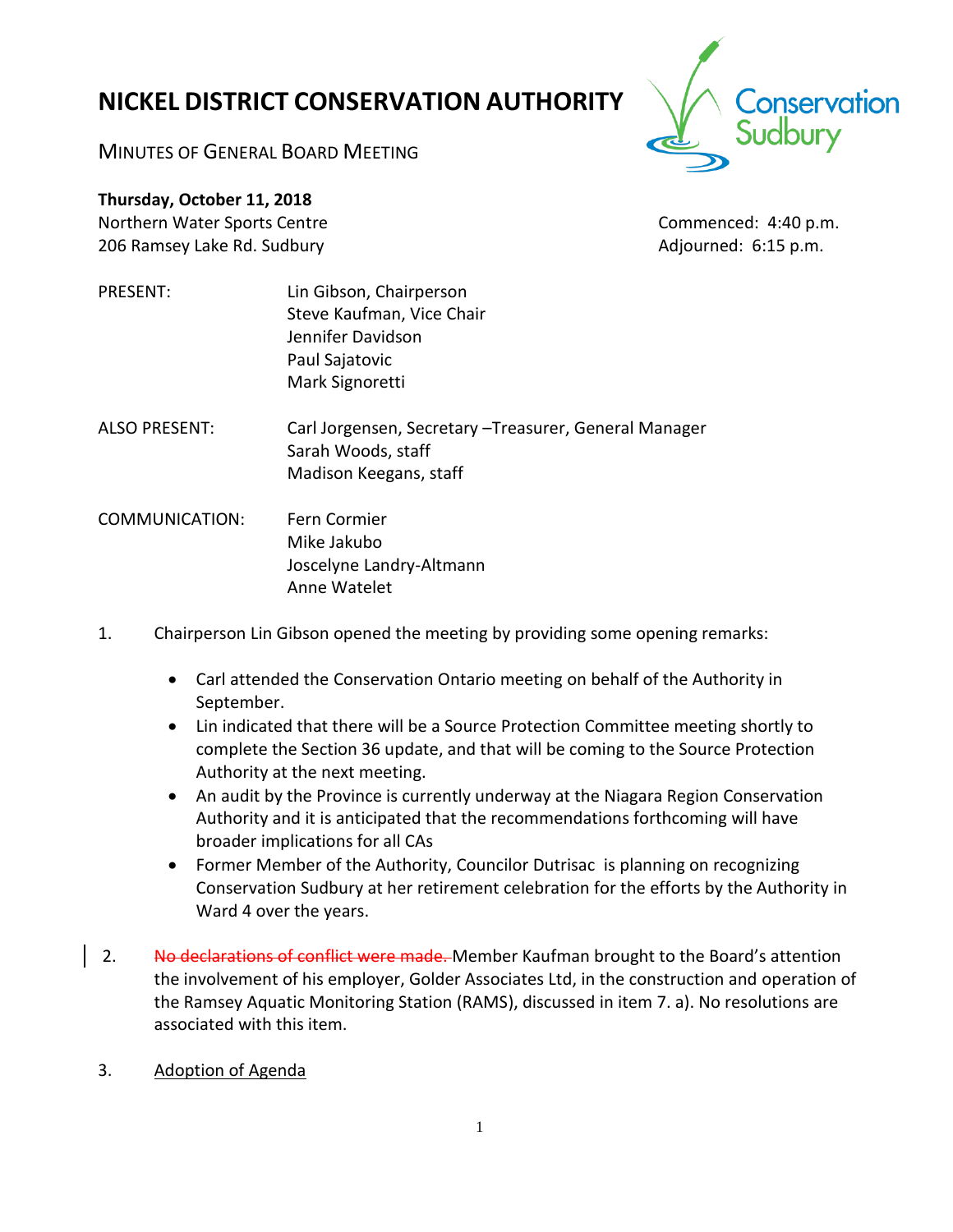### **Resolution 2018-69 Sajatovic - Signoretti**

*That the agenda for the October 11, 2018 General Board Meeting be adopted as circulated.* 

**Carried**.

### 4. Adoption of Minutes of Previous Meetings

### **Resolution 2018-70 Kaufman - Davidson**

*That the minutes of the September 13, 2018 General Board Meeting, as circulated and reviewed, be approved.*

C**arried**.

### 5. General Business

### a) LID Project update

Staff member Madison Keegans gave an update on the project. The Members had a few questions that Madison addressed. Installation of the Low Impact Development system is anticipated for late October.

### b) Section 28/29 Report

### **Resolution 2018-71 Kaufman – Davidson**

*That the Report for permits issued under Section 28 and Section 29 of the Conservation Authorities Act for September 2018 is received.* 

### **Carried.**

### c) Regulation Review Committee report

Steve Kaufman chaired the Regulations Review Committee hearing on August 20 and gave a brief overview of the outcomes.

## **Resolution 2018-72 Sajatovic - Signoretti**

*Given that the Regulations Review Committee met with the applicants at a public hearing on August 20, 2018, and that the applicants and Authority staff were provided ample opportunity to explain their positions, to ask and respond to a variety of questions, and*

*That the Committee deliberated in-camera based on the information provided to*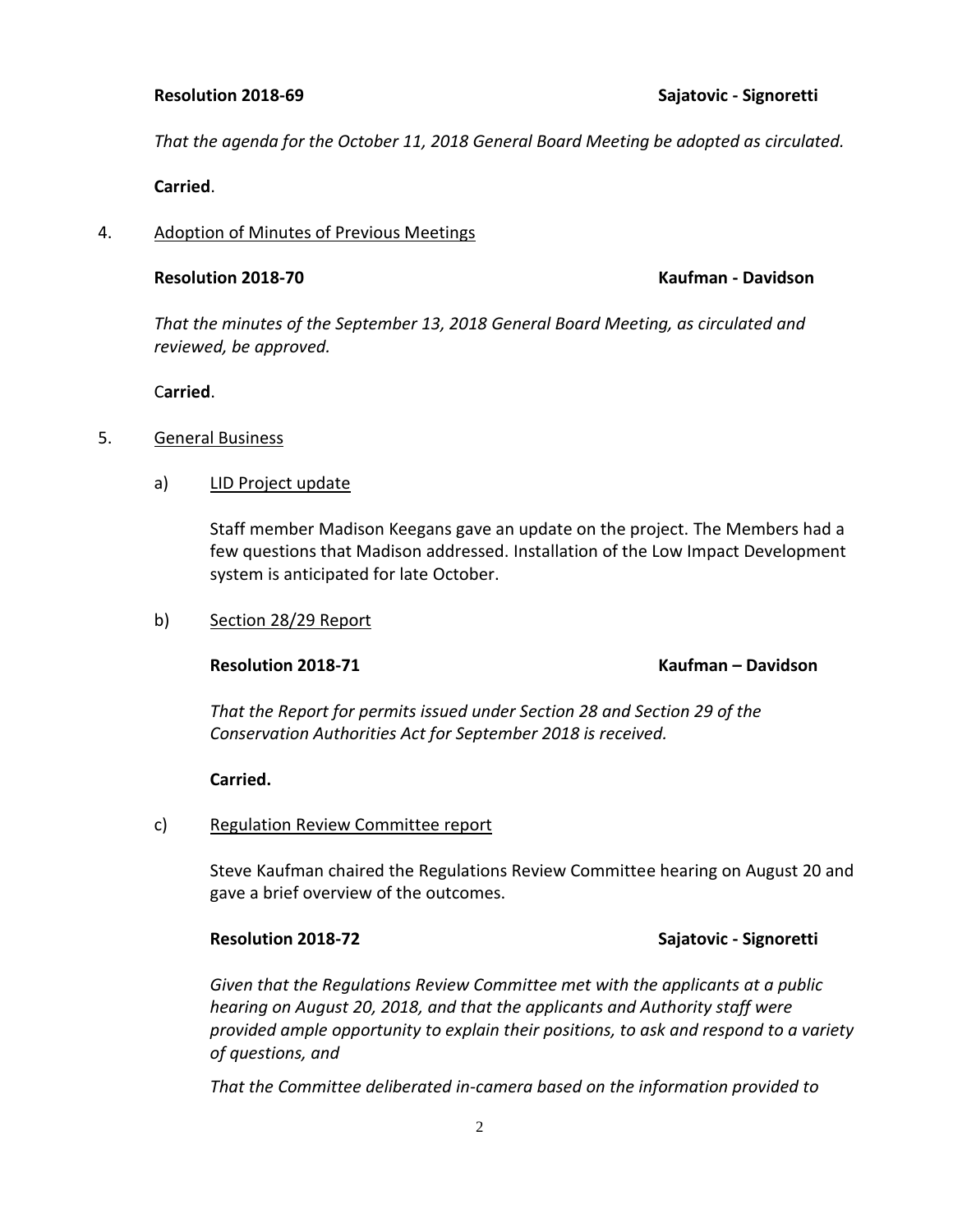*them, and not reaching a decision at that time, requested that more background information be sought out by staff and, if discovered be provided, and* 

*That a supplementary report prepared by staff within 30 days of the hearing was provided to the Committee and was reviewed, and a consensus was obtained by the committee's Chair from all of its members, therefore*

*be it resolved* 

*That the application by Anne Marie Levesque for a permit to place fill at 125 Blais Road in Balfour Township is denied in accordance with the information presented to the Regulations Review Committee.*

# **Carried.**

# d) Third reading of new Administrative By-Law

Carl highlighted some of the changes that were made since the last meeting. Member Signoretti asked that more options be presented under section C.10. Carl will draft and circulate options prior to the next board meeting. Resolution deferred.

# e) Financial Update to September 30 (75%)

Carl

**Resolution 2018-73 Kaufman – Signoretti**

*That the financial report circulated by the General Manager is received.* 

**Carried.**

# 6. In Camera Session

# **Resolution 2018-74 Kaufman – Signoretti**

*That we go in-camera at 5:35 pm.*

# **Carried.**

At 5:50 p.m. the Board ended the in-camera session with no resolutions forthcoming

# 7. New Business

# a) RAMS Discussion

Carl and Steve explained the data collection capabilities of RAMS (the Ramsey